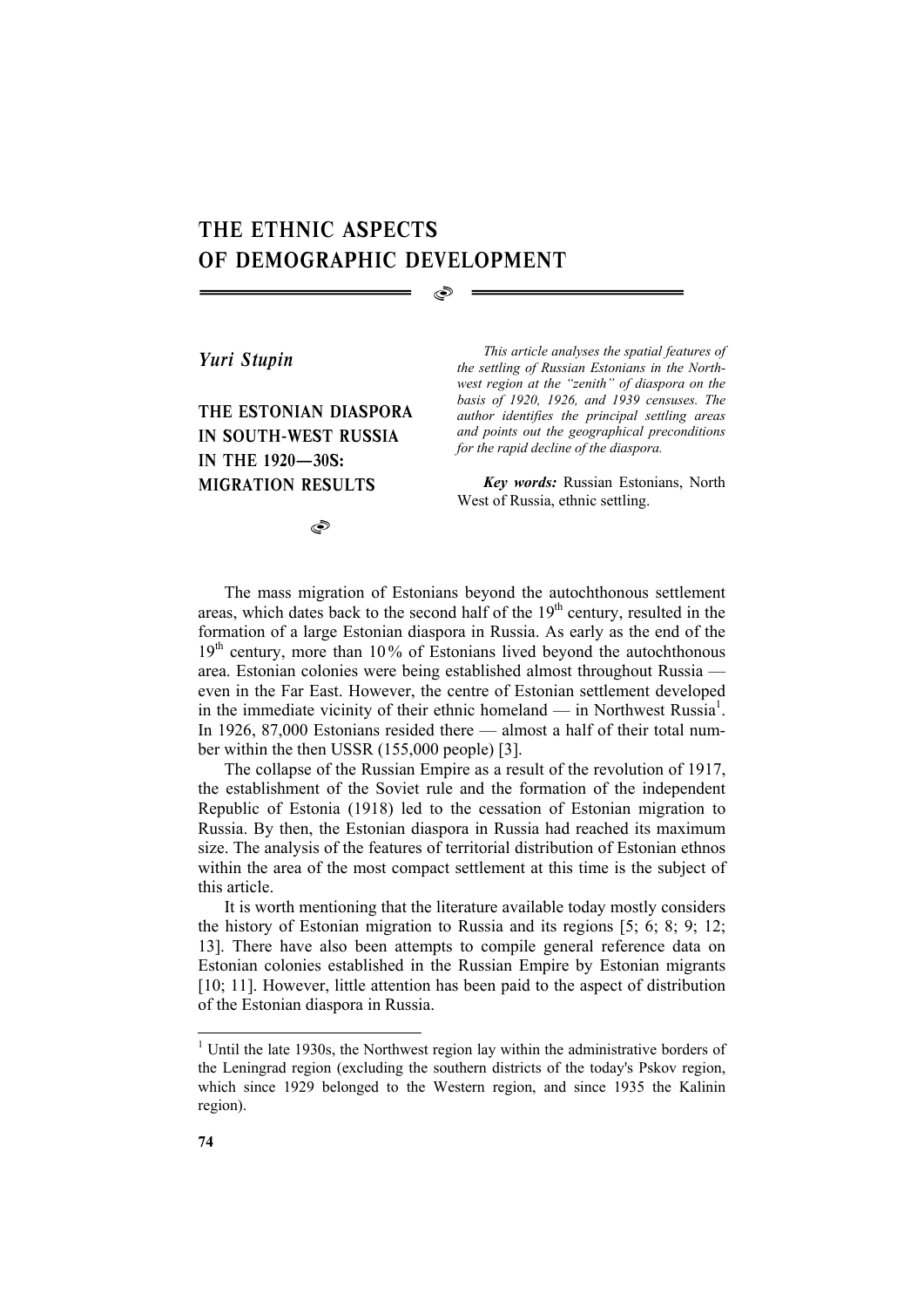The main source of the present study was the data of the All-Union census (AUC) of 1926. Of course, at first sight, the most promising approach would be to use the data of another census, which took place in 1920. According to Article IV of the Treaty of Tartu of 1920 between the RSFSR and Estonia, the "persons of Estonian origin", who lived in Russia and were of age, were granted the right to opt for Estonian citizenship within a year since the conclusion of the treaty (later, the option period was prolonged) [7]. Approximately 37 thousand Russian Estonians exercised this right [6]. Thus, as a result of option, the size of Estonian diaspora diminished by 20 %. However, most optants left Russia after the AUC of 1920 (it took place on the  $28<sup>th</sup>$  of August — just in 7 months after the Treaty of Tartu had been signed). Consequently, this AUC reflects the condition of Estonian diaspora in Russia at the moment, when it was much larger than during the AUC of 1926. It is the AUC of 1920 that most fully reflected the results of Estonian immigration to Russia.

On the other hand, the data of AUC of 1926 are more diversified and informative, than those of the AUC of 1920. The latter was carried out during the Civil war, which led to a considerable underestimation of population (although, in Northwest Russia it was less pronounced than, for instance, on eastern and southern periphery of Russia). The published materials of the AUC of 1920 are scarce; they often contradict each other, unlike those of the next AUC. The available to researchers results of the 1920 census provide materials for a study into the ethnic composition of the population of Northwest only at the level of volosts [4], while the data of 1926 at the level of settlements<sup>2</sup>. It is also important that the published results of the AUC of 1926 were presented at the level of administrative districts (introduced after the establishment of the Leningrad region in 1927) rather than only volosts, uyezds, and guberniyas, which had existed prior to the administrative reform. It gives us an opportunity to compare its data with those of later censuses. Thus, I relied, first of all, on the materials of the AUC of 1926 and used the census of 1920 only as an auxiliary source.

The analysis of census results helps identify the main features of the distribution of Estonians on the territory of the Northwest RSFSR. First of all, one should mention than the immigration of Estonians was of predominantly agricultural nature. According to the AUC of 1926, only 26% of the Estonians of the Leningrad region (LR) resided in urban settlements. It is the main difference between the Estonians and other Baltic peoples, who also settled within the Northwest region. For example, among the Latvians living in the LR in 1926, 49% resided in the city or towns. Among the Lithuanians, the percentage of urban population is even higher (89%). Of course, the level of urbanisation of the Estonians and the Russians differed significantly. In the 1920s, there were a few urban settlements with a considerable share of Estonian population. These are, first of all, *Yamburg*, where, in the 1920s, Lithuanians accounted for 30.1% of population (symbolically, in 1922, this

l

Ò

 $2^{2}$  For unpublished census materials and summary spreadsheets see: Saint-Petersburg branch of the archive of the Russian Academy of Sciences. Fund 135. Inventory 3.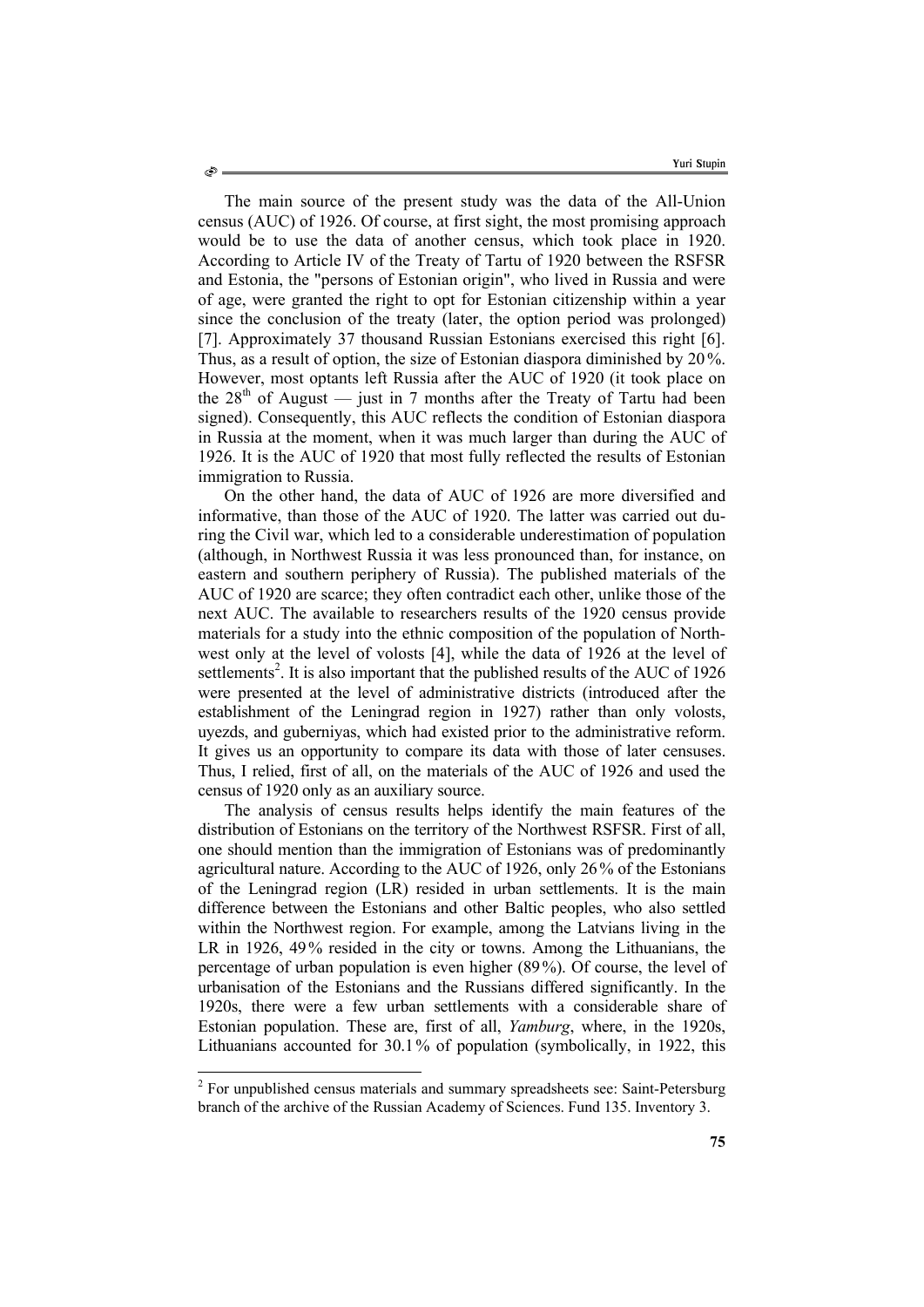town was renamed after the Estonian V. Kingissepp, and *Gdov* (10.4% of Estonians in 1920) [4]. By 1926, the share of the ethnos considered had diminished significantly in these towns: in Kingissepp — down to 19.6 %, in Gdov — down to 9.5 %. As Viktor Maamägi stressed, the Estonians residing in towns were more active in opting for Estonian citizenship than those residing in rural areas [6], which affected the dynamics of percentage of Estonians among urban population. According to the AUC of 1926, a good example is the settlement of *Strugi Krasnye* (which was rather arbitrarily included by the organisers of the 1926 census into the category of urban-type settlements<sup>3</sup>), where the percentage of Estonians reached 14.0%. Approximately 2/3 of the total size of urban Estonian population, according to both censuses, resided in Petrograd/Leningrad (1926, the city was home to 10% of the total of Estonian diaspora in the USSR).

The general information on the ethnic structure of the population of administrative districts with a high percentage (more than 5 %) of Estonians according to the 1926 census are presented in the table.

| <b>District</b>                      | Total population | Estonians |               |
|--------------------------------------|------------------|-----------|---------------|
|                                      |                  | Absolute  | $\frac{0}{0}$ |
| Southern areas                       |                  |           |               |
| Lyady district                       | 23354            | 4597      | 19,7          |
| Polna district                       | 18917            | 3489      | 18,4          |
| Strugi Krasnye district              | 38942            | 5912      | 15,2          |
| Novoselsky district<br>Gdov district | 27943            | 3234      | 11,6          |
| Seryodka district                    | 34181            | 2881      | 8,4           |
| Plyussa                              | 28092            | 1886      | 6,7           |
| Rudno                                | 28679            | 1703      | 5,9           |
| Luga district (excluding             | 22086            | 1182      | 5,4           |
| the town of Luga)                    | 48972            | 2541      | 5,2           |
| Northern area                        |                  |           |               |
| Moloskovitsy district                | 19776            | 4090      | 20,7          |
| Volosovo district                    | 28250            | 4537      | 16,1          |
| Kingissepp district                  | 22019            | 3255      | 14,8          |
| Oranienbaum district                 | 43171            | 2211      | 5,1           |

**The number and percentage of Estonians in the districts of their primary settlement (according to the AUC of 1926)** 

*Comment.* The table presents the data on the districts where the share of Estonians in the total population size is higher than 5% (in decreasing order).

Source: [2].

**76** 

l

 $3$  In 1925, this settlement was included into the category of dacha communities, which, until 1982, were not considered as urban-type settlements. However, during the analysis of 1926 census results, its population was accounted as urban. The status of an industrial community and, hence, a full-blown urban-type settlement was granted to Strugi Krasnye only in 1958.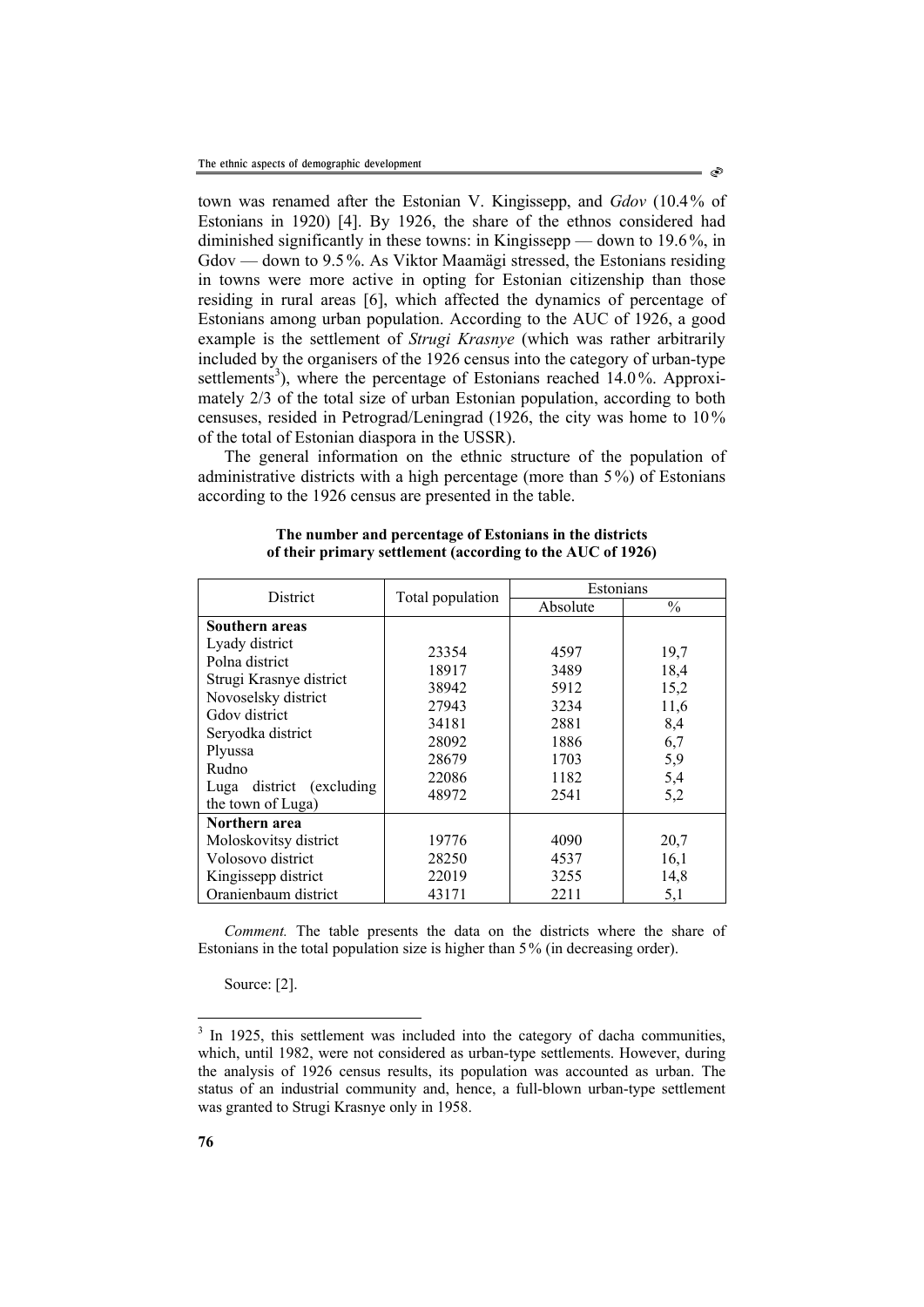The analysis of district results of the 1926 AUC helps distinguish two types of administrative districts of the LR with the highest percentage of Estonians in the total population size. The first one (let us call this district the southern area) covers the territory from Lake Peipus to the east, approximately to the Leningrad-Pskov railway. Most Estonian settlements are situated in the western part of the area. The northern border of the area is rather vague; however, it almost coincides with the contemporary border between the Leningrad and Pskov regions. The highest percentage of Estonians was recorded by the census in three adjacent administrative districts of the region the Lyady, Polna, and Strugi Krasnye ones.

The second area of compact Estonian settlement (the northern one) is situated further north and stretches along the Tosno-Tallin railroad. In certain places, it diverges substantially to the north. Most Estonians resided here in two districts — the Volosovo and Moloskovitsy ones.

The analysis of the data presented in the table lets us speak of a low degree of territorial concentration of Estonian diaspora. Although 41.5 thousand Estonians resides in the districts listed, they did not account even for a half of their total number in the Northwest region. From the remainder of 45.6 thousand people, around one third was concentrated in Leningrad, while the others were dispersed over the whole western and southern part of the region. Small groups of Estonians were settled throughout the LR, only in the eastern part, the Estonian population was almost non-existent. So, only 474 Estonians resided in the Cherepovets district and only 70 in the Lodeynoye Pole district.

In 25 administrative districts of the Leningrad region, the percentage of Estonians ranged from 1 to 5%, in 9 of them from 3 to 5%. Most districts of the latter group were concentrated in the southern part of the region, which now covers the western and south-western parts of the Tver region (the Toropets, Oktyabrsky, Leninsky and Bologoye districts). A certain increase in the percentage of Estonians was registered to the south from Leningrad in the Trotsky district (today — the Gatchina district, 4.2 %) and the mentioned in the table Oranienbaum district. It was included in the table not as a component of the "northern" group of districts of compact Estonian settlement, but rather as a satellite of Leningrad.

Another feature of the geography of Estonian settlement in the region under consideration is the absence of a large compact territory groups both in the Northwest in general and the districts of highest diaspora concentration. One could hardly come across a group of settlements, where Estonians would account for the majority of population. Even in the districts with the highest percentage of Estonian population, such settlements alternated with Russian ones. The explanation might lie in the fact that Estonian migrants, when moving to Russian guberniyas, settled on developed territories with dense agricultural population. Land plots suitable for cultivation were scarce, small and lay at a substantial distance from each other.

A vivid example of the mentioned feature of Estonian settlements is a network of basic national administrative units of the LR — *national village*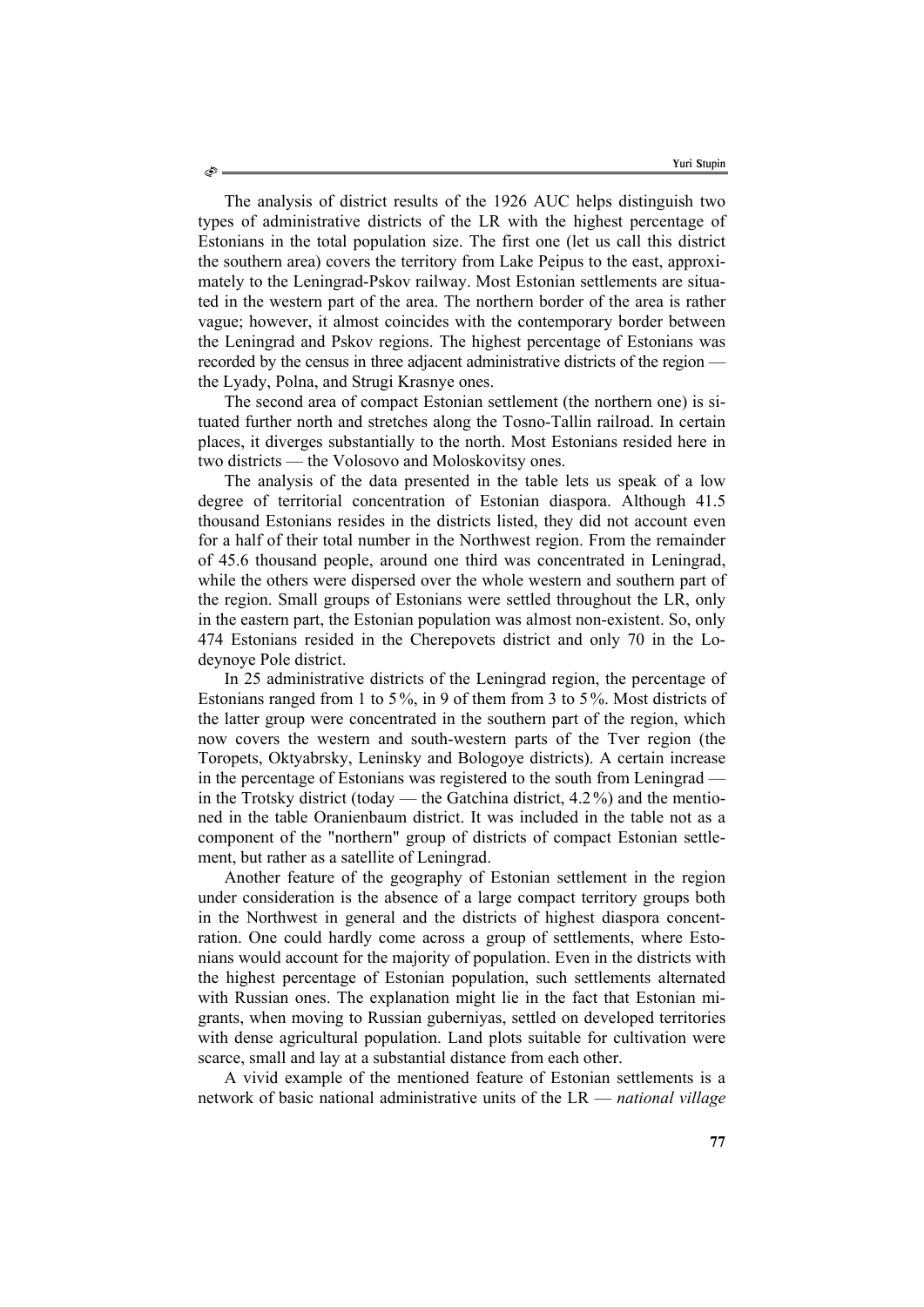*councils*, which had existed until the late  $1930s<sup>4</sup>$ . Then, the state was conducting a consistent policy of the so called "korenizatsiya" (indigenisation), a manifestation of which was the active formation of a network of basic national administrative units: the authorities aimed to include most ethnical minorities residing in rural areas into the network of national village councils — "selsoviets". Thus, in the mid-1930s (when the network formation had been almost concluded), the national village council could be considered an indicator of the presence of a relatively large (from several hundred to several thousand people) local territorial group of an ethnical minority.

This process did affect the Estonian population of the Northwest region. However, the authorities managed to establish only 20 Estonian village councils, which accounted for only one fourth of the Estonian population of the region. Among them, 4 councils were established in the districts of the northern area, 13 in those of the southern area. Moreover, three councils were created beyond the districts with the highest percentage of Estonian population — an Estonian council was formed in each of the following areas the Tosno, Krestsy, and Lychkovo districts. In one — the Volosovo — district, there were three Estonian councils functioning simultaneously; in five districts, there were two of them; in seven districts, there was one [1]. It is worth emphasising the artificiality of most Estonian village councils — only nine of them were established by means of granting national status to an earlier formed administrative unit, all the others had to be "sewn" from the parts of several adjacent "Russian" village councils. One should stress that, although the vast majority of Estonian village councils were situated within the regions of compact diaspora settlement, some of such administrative units and, hence, large territorial groups of Estonians, developed beyond this territory.

An institution more accurately corresponding to the dispersed character of Estonian settlement in the Northwest was *national kolkhozes*, which were also being actively created in the framework of the indigenisation policy. Unlike village councils, Estonian kolkhozes were an indicator of a small up to several hundred people — local territorial group of the ethnos under consideration. By May 1, 1934, 171 Estonian kolkhozes<sup>5</sup> were established in the LR. Most of them were concentrated in the Volosovo  $(34)^6$  and Strugi Krasnye (30) districts. Five more districts were home to more than 10 kolkhozes of this type — the Gdov (17), Kingissepp (16), Krasnogvardeysk (15), Lyady, and Luga (11) districts. Despite the pronounced accumulation of kolkhozes in these seven districts (76.6 % of the total number), one cannot but mention the higher — in comparison to village councils — concentration

l <sup>4</sup> The establishment of a national village council required that the percentage of the title ethnical minority within the village council territory was not less than 66% and the total number of population not less than 300 and not more than 3,000 people [1].<br><sup>5</sup> Saint Petersburg Central State Archive, Fund 7179. Inventory 23. File 148. Pa-

 $ges$  7—9.

By then, the Volosov district had incorporated the mentioned in table 1 Molosovitsy district (with a remarkably high percentage of Estonians in the populations), which was abolished in 1931.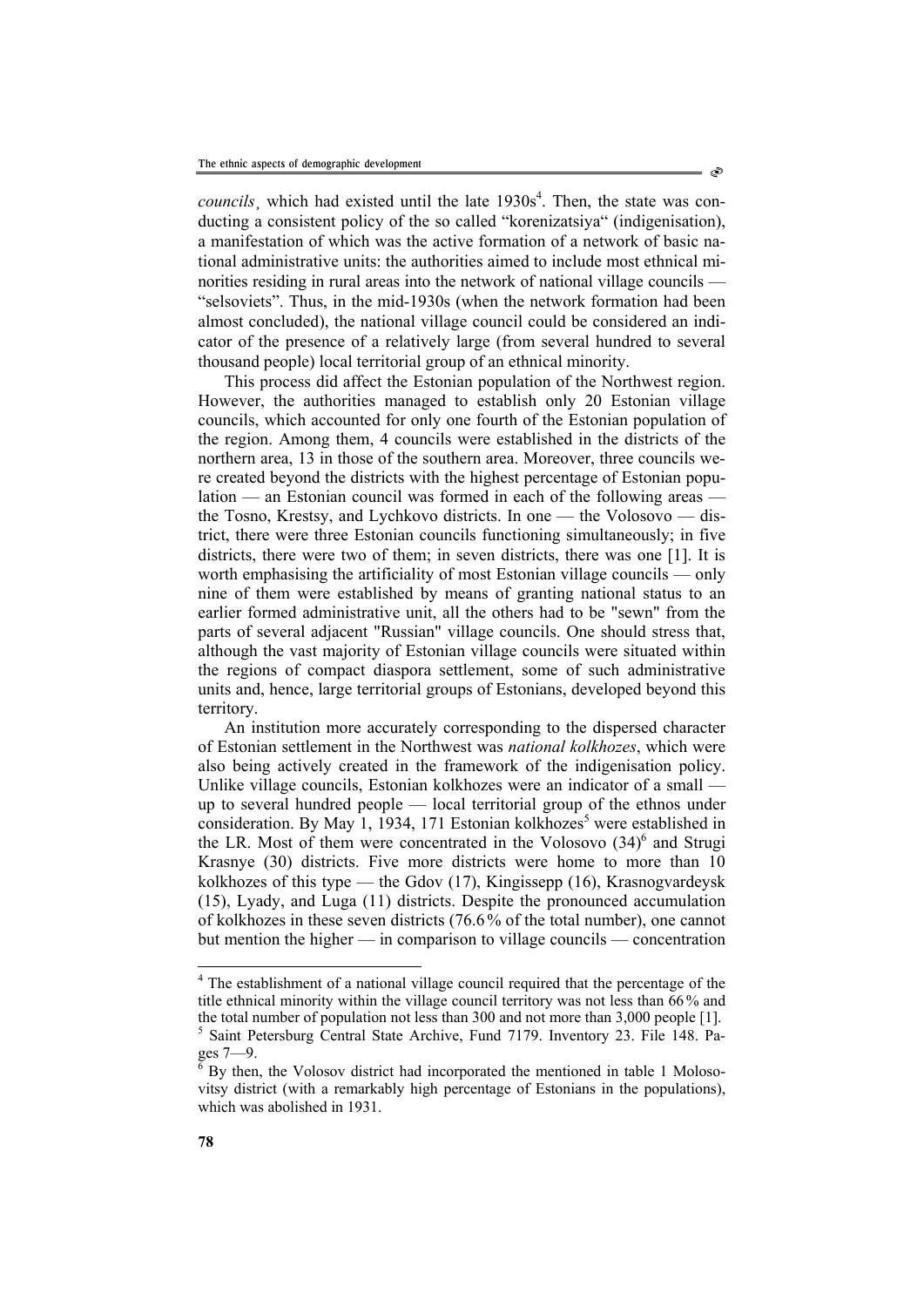of Estonian kolkhozes in the districts localised beyond the areas of the compact diaspora settlement. Kolkhozes were established in the nine of such districts; some of them were home to several institutions of the kind. So, in the Tosno district, there were seven kolkhozes. One should mention that later the number of Estonian collective farms was apparently increasing, since, in 1934, the process of agricultural collectivisation in the LR was far from over. However, the above mentioned features of localisation of such farms speak for themselves.

Thus, by the end of Estonian migration to the North-west of Russia, a large diaspora of the ethnos — mostly concentrated in the western part of the LR — had formed in the region. In terms of the percentage of Estonians, the leading territory was that adjacent to the eastern shore of Lake Peipus and the Tosno-Tallinn railroad. Nevertheless, on this territory within administrative districts, the percentage of Estonians was relatively modest; the territorial groups of Estonians were strictly local. This feature of spatial distribution of the diaspora made it sensitive to the destructive effects of generic assimilation and acculturation processes.

One cannot but mention that the long-term positive development of Estonian diaspora in the region was supported only by the ongoing external migration from the Baltics. The cessation of such inflow would make the chances of maintaining these positive tendencies rather slim.

As early as the pre-war period, the tendency towards rapid reduction in the number of Estonians even in the compact settlement areas became evident. So, according to the data of the AUC of 1939, the regions mentioned in the table accommodated 25.5 thousand Estonians<sup>7</sup> — almost twice as little as in 1926. Only in three districts, the percentage of Estonians was above 10% in 1939. The events of the Great Patriotic War and the ensuing mass migration of rural population to urban areas destabilised the Estonian population completely. According to the census of 2002, only 5104 Estonians resided in Saint Petersburg and three north-western districts; 44 % of them concentrated in Saint Petersburg. Thus, by the beginning of the  $21<sup>st</sup>$  century, Estonians became one of numerous national minorities residing in the region, being ranked  $17<sup>th</sup>$  by the absolute number among other peoples. Taking into account the age and sex structure of Estonian diaspora, the character of its demographic development, the frequency of mixed marriages, and the spatial features of settlement, one can predict with certainty its further destruction with a likely prospect of its total elimination in the near future.

## *References*

1. Administrativno-territorial'noe ustrojstvo Leningradskoj oblasti. 1933. Leningrad.

2. Bjulleten' Leningradskogo oblastnogo otdela statistiki. 1928. №20. Aprel' ijun'.

l

 $<sup>7</sup>$  According to the data of the Russian State Archive of Economy. Fund 1562. Inven-</sup> tory 336. File 1248. Pages 83—96.